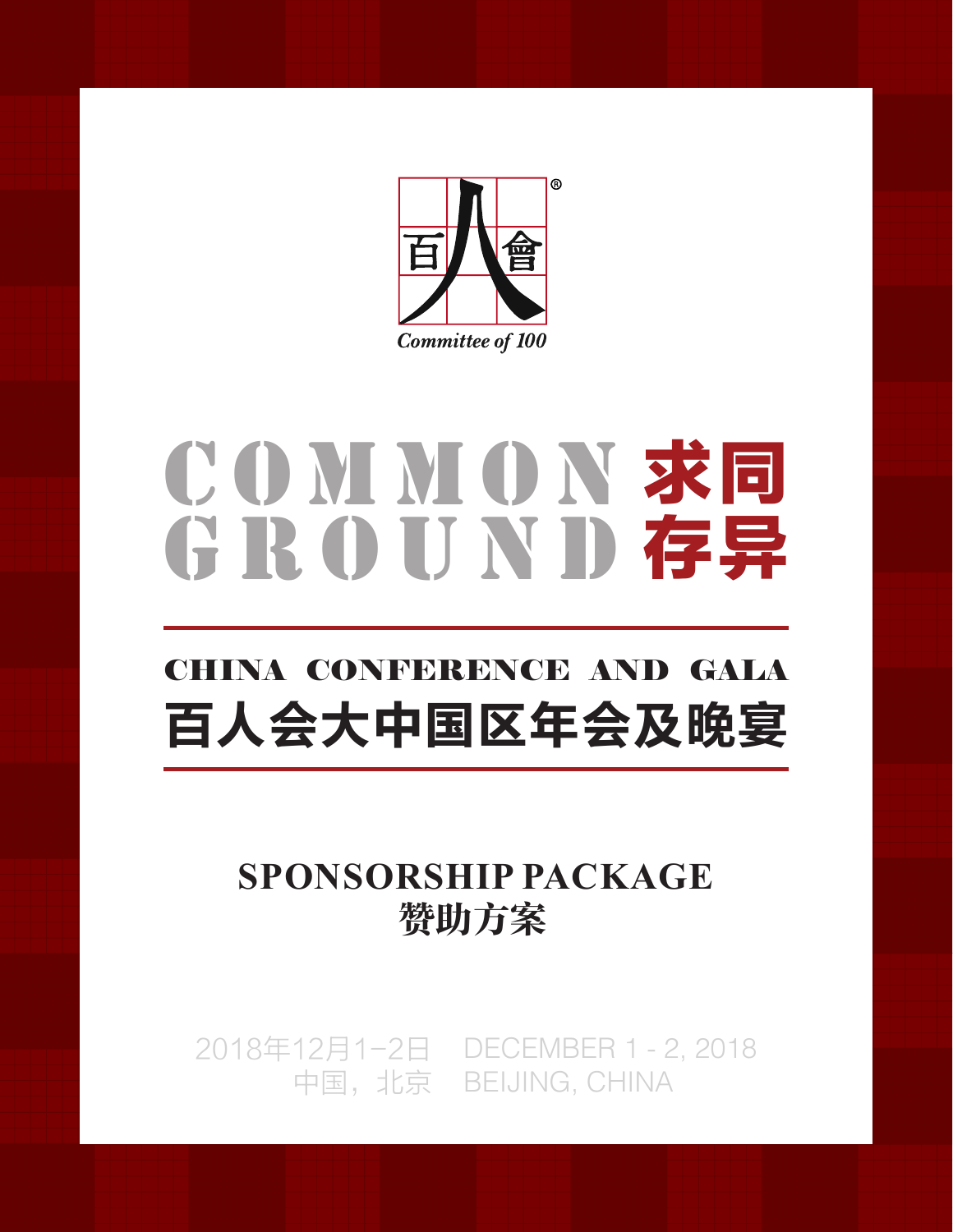

**COMMITTEE OF 100 CHINA CONFERENCE 2018 December 1-2, 2018 | Beijing, China**

The Committee of 100 (C100) is a non-profit leadership organization of prominent and extraordinary Chinese Americans in business, government, academia, and the arts. Founded by world renowned architect I.M. Pei and internationally acclaimed cellist Yo-Yo Ma, among others, it is an institution for U.S. citizens of Chinese heritage. For nearly 30 years, C100 has served as a preeminent organization committed to the twin missions of promoting full participation of Chinese Americans in all aspects of American life, and encouraging constructive relations between the peoples of the United States and Greater China.

百人会(简称:C100)是由杰出美籍 华人组成的非营利组织,成员来自商 界、政界、学界及各艺术领域,由蜚 声全球的建筑大师贝聿铭及大提琴演 奏家马友友等人发起成立。成立近30 年来,百人会汇集其杰出会员的集体 力量,始终致力于其两大使命,即推 动美籍华人在美国社会生活中的全面 参与,促进美国及大中华地区间建设 性关系的发展。

### **CHINA CONFERENCE AND GALA 2018** 大中国区年会及晚宴

The Committee of 100 is restarting its China Annual Conference and Gala on December 1, 2018 in Beijing.

The C100 China Conference was last successfully organized in 2013 and mirrors our U.S.-based conferences, providing high level speakers from the U.S. and China with a unique opportunity to address our members, other prominent business leaders, academics, artists, media, and government leaders. The aim of the Conference is to elevate dialogue and visibility on critical issues that may improve U.S.-China relations.

百人会将于2018年12月1日重启大中国区年会及颁奖 晚宴。百人会最近一次举办中国年会是在2013年。 与在美国举办的百人会年会相似,中国年会将为中 美两国的领袖人物提供一个独特的交流平台,向百 人会会员、商界领袖、以及其他来自学界、艺术 界、媒体和政府的领导者发表看法。年会旨在提升 相关重大议题的对话规格和能见度,以期在当前的 艰难时局下促进中美关系的改善。

## **13TH LEADERSHIP SCHOLARSHIP PROGRAM** 第十三届百人会英才奖

C100 will host the 13th Leadership Scholarship Program (LSP) Awards Ceremony on December 2, 2018. The C100 Leadership Scholarship Program (LSP) was launched in 2005 in partnership with 18 prominent Chinese universities to recognize and foster the global leadership potential of Chinese graduate students. Through a rigorous and competitive process, scholarship awardees are Chinese graduate students, selected based on dedication to social responsibility, academic distinction and bridge-building between the U.S. and China.

百人会将于2017 年12 月2 日在北京举行百人会英 才奖2017 年度颁奖庆典。百人会英才奖项目由百人 会于2005 年发起成立,与十余所中国著名高校合 作,表彰和培养具有成为全球领导者潜质的中国研 究生。获奖者通过严格而激烈的选拔产生,不仅专 业表现突出、热心公益,更要具备思想力、领导力 和创新力。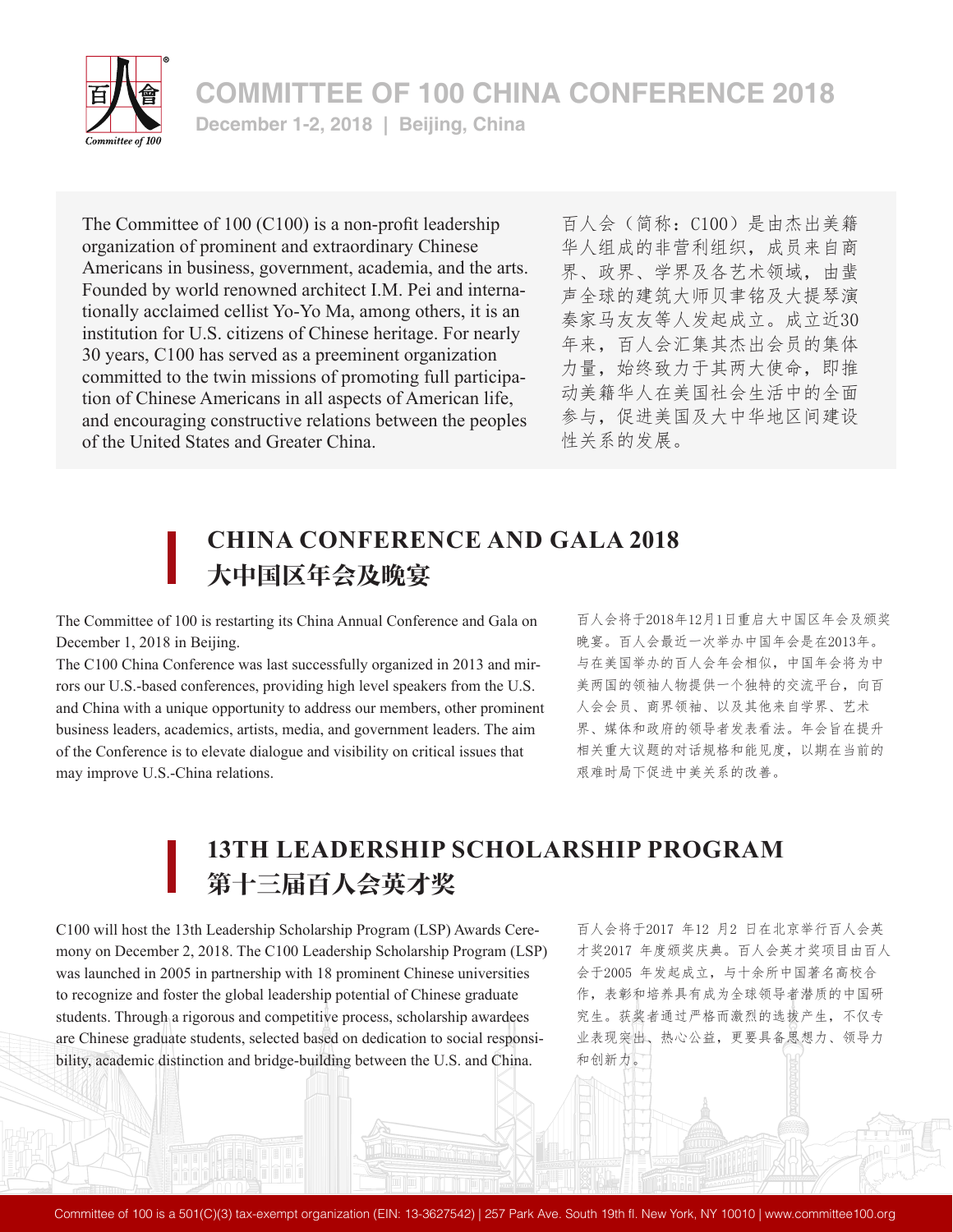

**COMMITTEE OF 100 CHINA CONFERENCE 2018**<br>December 1-2, 2018 | Beijing, China

## **SPONSORSHIP OPPORTUNITIES** 赞助机会 **C100 CHINA CONFERENCE 2018** 百人会大中国区年会及晚宴

December 1-2, 2018 | Marriott Northeast Beijing 2018年12月1-2日 | 北京海航大厦万豪酒店

**Gain VIP access** to meet with distinguished C100 members, speakers, and national decision-makers

**Enhance your brand** as a respected partner of a leadership organization of Chinese Americans committed to excellence and achievement

**Demonstrate your support** for a prominent non-profit organization advancing constructive ties between the U.S. and China

| <b>SPONSOR BENEFITS</b>                                                    | <b>DIAMOND</b><br>(S100,000) | <b>GOLD</b><br>(S50,000) | <b>SILVER</b><br>$($ \$10,000) | <b>TABLE HOST</b><br>(S5,000) |
|----------------------------------------------------------------------------|------------------------------|--------------------------|--------------------------------|-------------------------------|
| Invitations to the exclusive Members & VIP Breakfast                       | 10                           |                          |                                |                               |
| Invitations to the exclusive C100 members and VIP reception                | 20                           | 10                       | 4                              |                               |
| Invitations to Awards Gala Dinner                                          | 40                           | 30                       | 20                             | 10                            |
| Invitations to full-day conference $(12/1)$ and town hall $(12/2)$         | 40                           | 30                       | 20                             | 10                            |
| Conference journal advertising (# pages)                                   | 2 color                      | l color                  | $0.5$ color                    | n/a                           |
| Distinctive badges acknowledging Sponsors at the Conference                | <b>Yes</b>                   | <b>Yes</b>               | <b>Yes</b>                     | <b>Yes</b>                    |
| Recognition as a Sponsor in the Conference journal, website<br>and signage | <b>Yes</b>                   | <b>Yes</b>               | <b>Yes</b>                     | <b>Yes</b>                    |
| Premier table location at the Gala Dinner                                  | <b>Yes</b>                   | <b>Yes</b>               |                                |                               |
| Marketing Brochure Distribution in Goodie Bags                             | <b>Yes</b>                   | <b>Yes</b>               |                                |                               |
| Podium acknowledgement by C100 Chairman                                    | <b>Yes</b>                   |                          |                                |                               |
| Opportunity to open Conference or Gala Dinner with welcome<br>remarks      | <b>Yes</b>                   |                          |                                |                               |

| 赞助人权益                                       | 钻石赞助人<br>(\$100,000) | 黄金赞助人<br>(\$50,000) | 白银赞助人<br>(\$10,000) | 桌席赞助人<br>(\$5,000) |
|---------------------------------------------|----------------------|---------------------|---------------------|--------------------|
| 仅对会员与 VIP 嘉宾开放的早餐会出席名额                      | 10                   | 5                   |                     |                    |
| 仅对会员与嘉宾开放的酒会出席名额                            | 20                   | 10                  | 4                   | 2                  |
| 晚宴出席名额                                      | 40                   | 30                  | 20                  | 10                 |
| 大中国区年会 (12月1日) 及百人会英才奖颁奖典礼 (12月2日) 出<br>席名额 | 40                   | 30                  | 20                  | 10                 |
| 会刊广告位                                       | 2页全彩                 | 1页全彩                | 半页全彩                | 无                  |
| 佩戴胸卡显示赞助人身份                                 | 是                    | 是                   | 릁                   | 是                  |
| 可作为赞助单位列入大会会刊、网站和标牌                         | 是                    | 是                   | 是                   | 是                  |
| 晚宴桌席位于贵宾席区                                  | 是                    | 是                   |                     |                    |
| 可在大会出席者礼品袋中放置宣传册                            | 是                    | 是                   |                     |                    |
| 由百人会会长在会场表示特别鸣谢                             | 是                    |                     |                     |                    |
| 可在大会或晚宴致欢迎辞                                 | 是                    |                     |                     |                    |
|                                             |                      |                     |                     |                    |